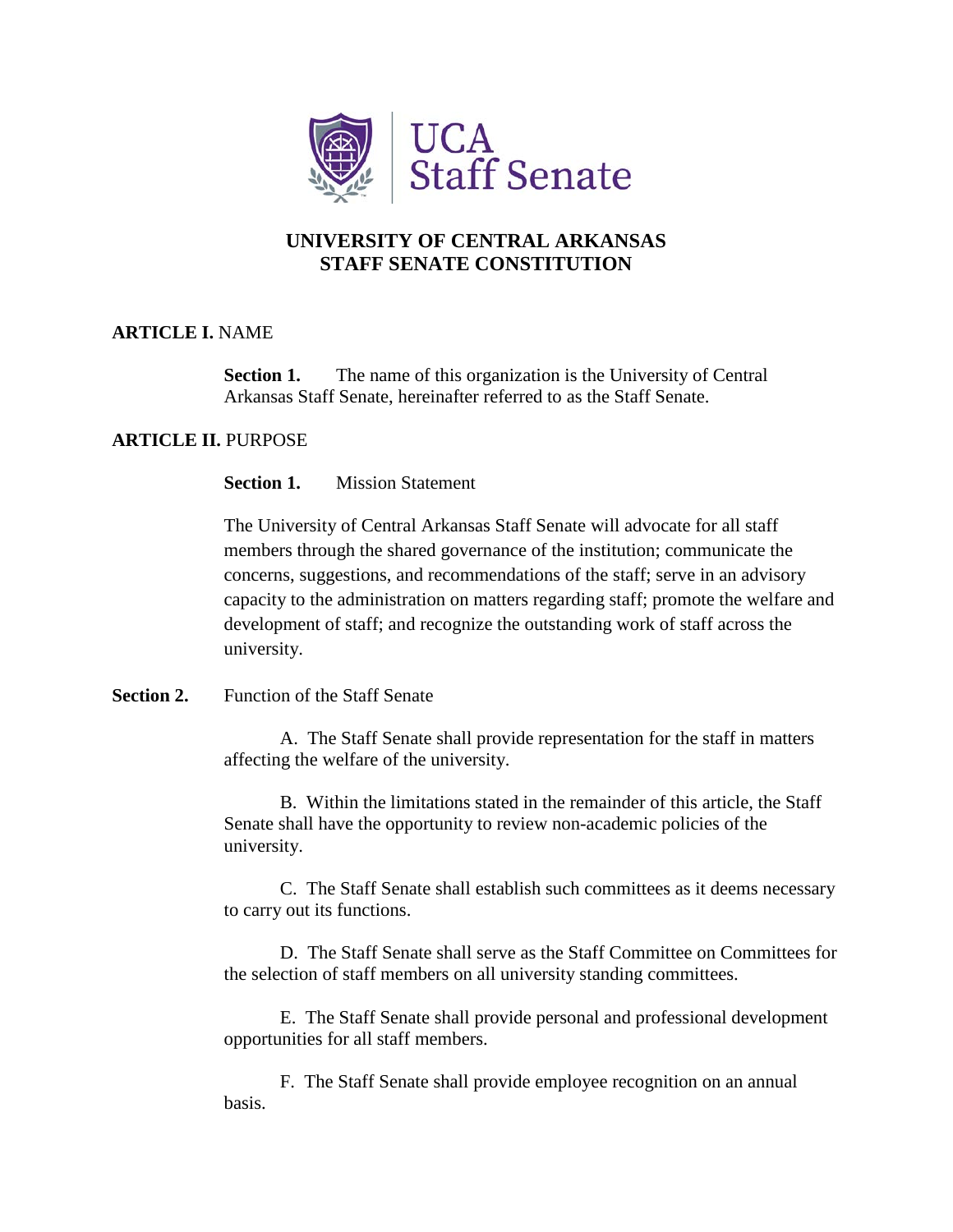#### **ARTICLE III.** ORGANIZATION

**Section 1.** The staff shall include all employees of the university who do not hold faculty status.

**Section 2.** Membership of the Staff Senate shall consist of full-time staff elected members as follows:

> A. Division Senators: Staff members shall be elected by secret ballot from the administrative divisions of the university in accordance with the provisions of the Constitution. The administrative divisions shall include all departments under the jurisdiction of the President and/or a vice president of the University of Central Arkansas.

The following scale shall become the base used to ensure representation of the number of staff employed within each administrative division:

| <b>Staff</b> in | <b>Senators</b> | <b>Staff</b> in | <b>Senators</b> |
|-----------------|-----------------|-----------------|-----------------|
| <b>Division</b> | <b>Needed</b>   | <b>Division</b> | <b>Needed</b>   |
| $1 - 39$        |                 | $150 - 199$     |                 |
| $40 - 69$       |                 | $200 - 249$     |                 |
| $70 - 99$       | 3               | $250 - 300$     |                 |
| $100 - 149$     |                 | $300 +$         |                 |

B. Classification Senators: Each designated classification group of staff employees shall elect at least one classification senator from within its group. If a designated classification group has more than 100 staff members, there will be two classification senators elected from the group. The number of Classification Senators shall not exceed ten.

The groupings are as follows:

|     | Class 103 through | 105 | Class 110 through |
|-----|-------------------|-----|-------------------|
| 115 | Class 106 through | 109 | Class 116 through |
| 124 |                   |     |                   |

#### Non-classified/non-teaching

C. Ex-Officio: The immediate past President of the Staff Senate shall serve as an advisor to the officers for one year. If his/her elected term as a representative has expired, he/she shall serve as a non-voting member of the Staff Senate and Executive Committee. If he/she is not able to serve, a former officer may be appointed with Staff Senate majority.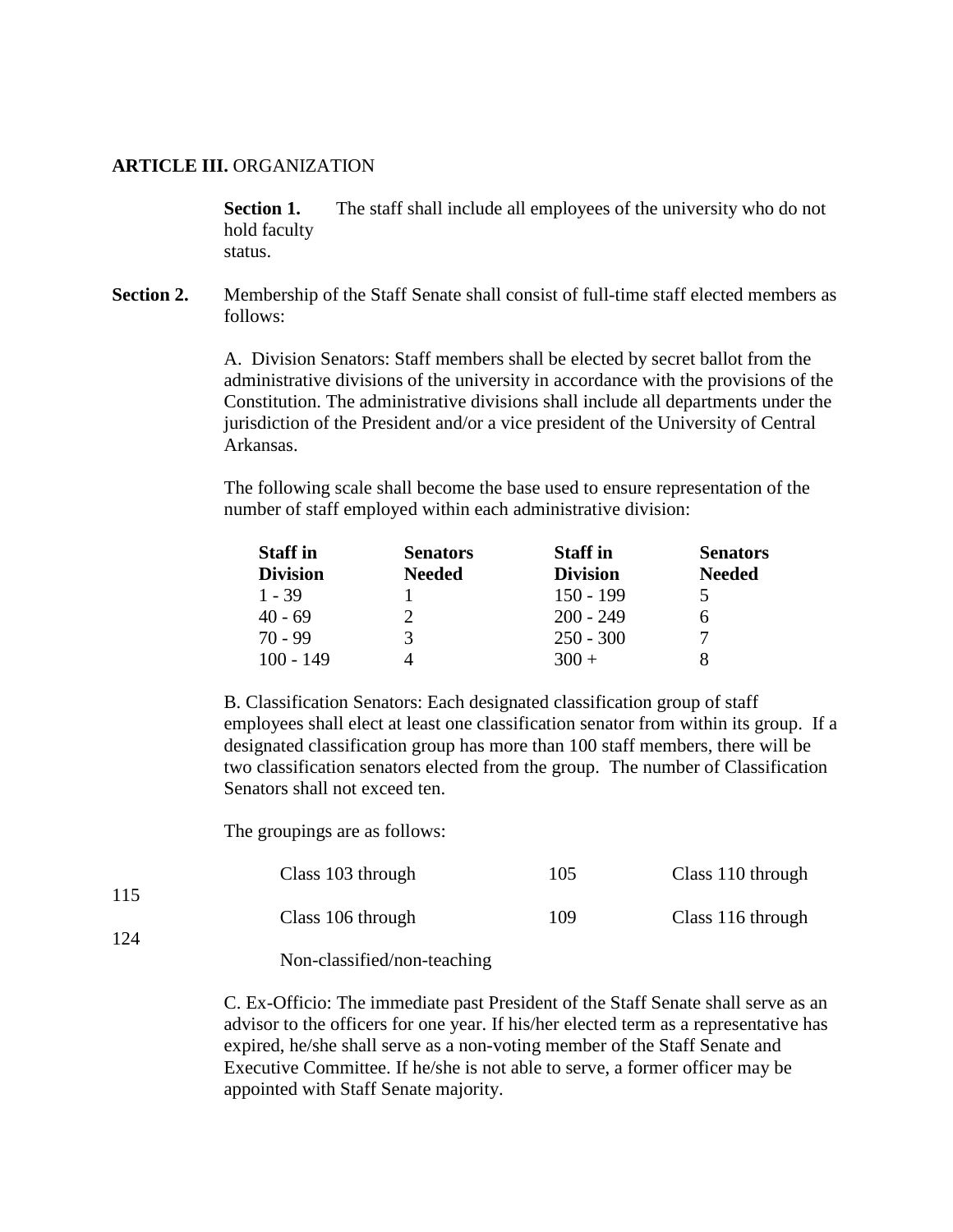D. Executive Staff Liaison: A member of the Executive Staff appointed by the University President to serve as a non-voting member in an advisory and liaison capacity.

# **ARTICLE IV. TERM OF OFFICE**

**Section 1.** A term for an elected senator is three years. The term of office for newly elected senators shall begin on July 1. No elected person shall serve more than two consecutive terms.

**Section 2.** Vacancies shall be filled as follows:

A. Vacancies for unfulfilled terms shall be filled immediately by Staff Senate appointment from the same division/classification as the resigned senator until the next regularly scheduled election. At that time, a senator will be elected to fulfill the remainder of the original term.

B. Vacant positions that have been vacant for more than one month can be filled by any staff member of any classification or division until the next regularly scheduled election.

**Section 3.** When a reorganization of the administrative divisions of the university (ARTICLE III, Section 2 A.) or a change in the number of staff in a classification (ARTICLE III, Section 2 B.) results in a reduced number of senators needed for a division or classification grouping:

A. The senators currently serving in office at the time of reorganization shall be allowed to serve the remainder of the year to which they were elected. However, should a vacancy occur in such seat, the vacancy shall not be filled by appointment or election.

B. Said senators shall be designated as "at large" representatives.

C. The number(s) of Senators shall be reduced at the next regularly scheduled election to correspond with the scales in ARTICLE III, Section 2.

**Section 4.** When a reorganization of the administrative divisions of the university results in the need for an additional senator(s) in an administrative division, such a situation shall be deemed to create an unfulfilled three-year term and such vacancy shall be filled by Staff Senate appointment until the next regularly scheduled election as provided for by Article V of this Constitution.

**Section 5.** When a senator moves divisions or classifications due to change in job or university reorganization, such senator shall be allowed to serve as an "at large" representative until the next regularly scheduled election. This "at large"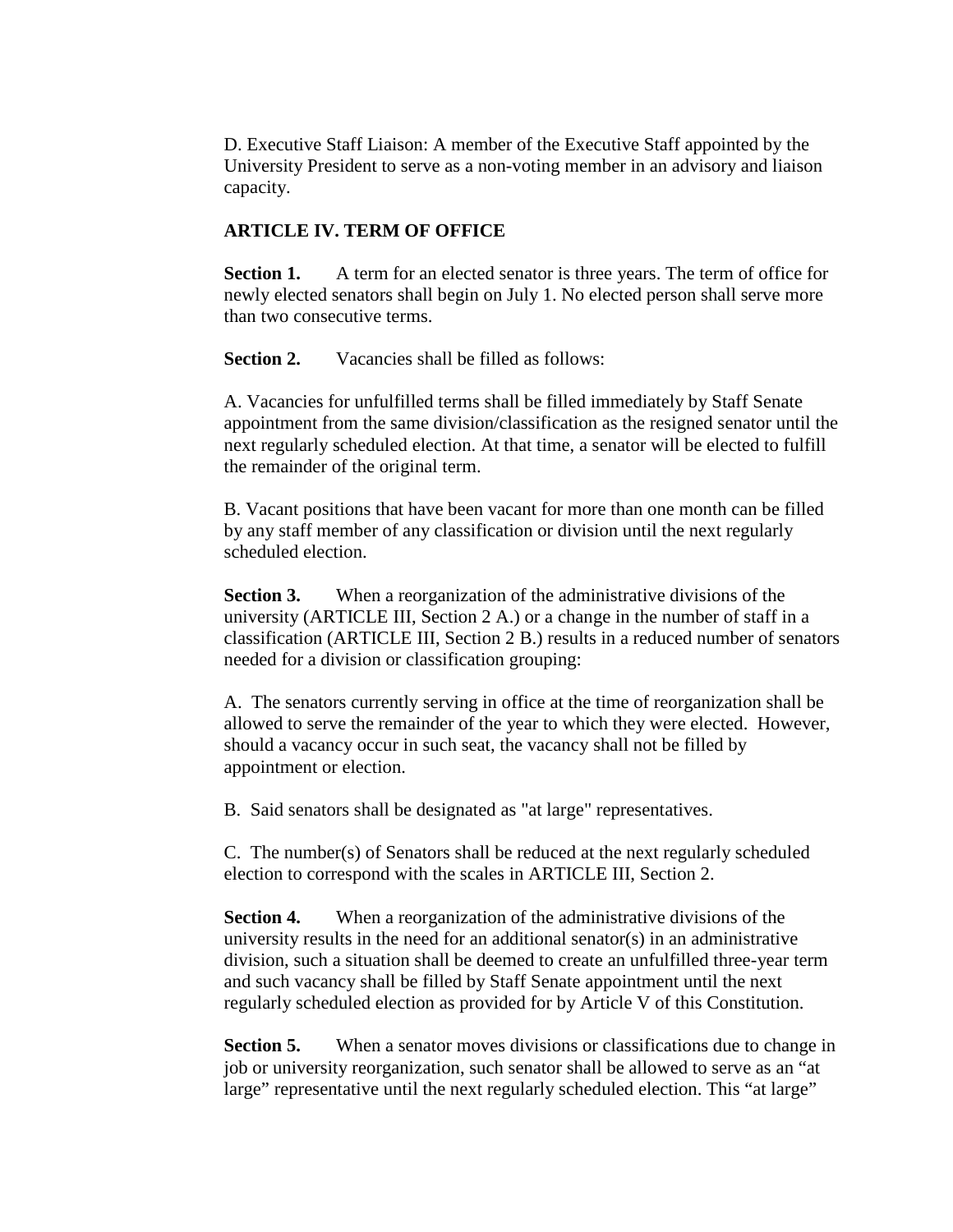appointment shall be effective at the beginning of the employment period. The remainder of the term shall be filled at the next regularly scheduled election.

#### **ARTICLE V.** ELECTIONS

**Section 1.** Elections shall take place no later than May 1 or the last business day prior to that date. Nominations and information concerning the election process will be distributed to staff no later than two weeks prior to the election date. The election process shall be conducted in accordance with the Staff Senate Constitution and Bylaws.

### **ARTICLE VI.** OFFICERS

**Section 1.** The officers of the Staff Senate shall be as follows: President: President-elect, who shall serve as Vice President; Secretary; Treasurer, and Parliamentarian/Historian.

**Section 2.** Eligibility for election to an office shall be restricted to elected members of the Staff Senate with appropriate length of term remaining.

**Section 3.** The term of office for a Staff Senate officer shall be one year.

**Section 4.** The officers of the Staff Senate shall be elected by a majority vote of the elected members of the Staff Senate.

**Section 5.** Should any officer's position, other than the President, become vacant during the year, a senator will be elected by the Staff Senate to fill the vacant officer position for the remaining year. If the position for President becomes vacant, the Vice President assumes the duties of the President for the remainder of the year.

**Section 6.** The Executive Committee of the Staff Senate shall be granted "senate time" as approved by the President of the university, and coordinated with his/her immediate supervisor. The "senate time," not to exceed eight hours per week for President and five hours per week for all other Executive Committee members, is to be used for Staff Senate only and must not interfere with the mission of the university or his/her normal duties.

### **ARTICLE VII**. MEETINGS

**Section 1.** The Staff Senate shall hold regularly scheduled meetings each month of the fiscal year.